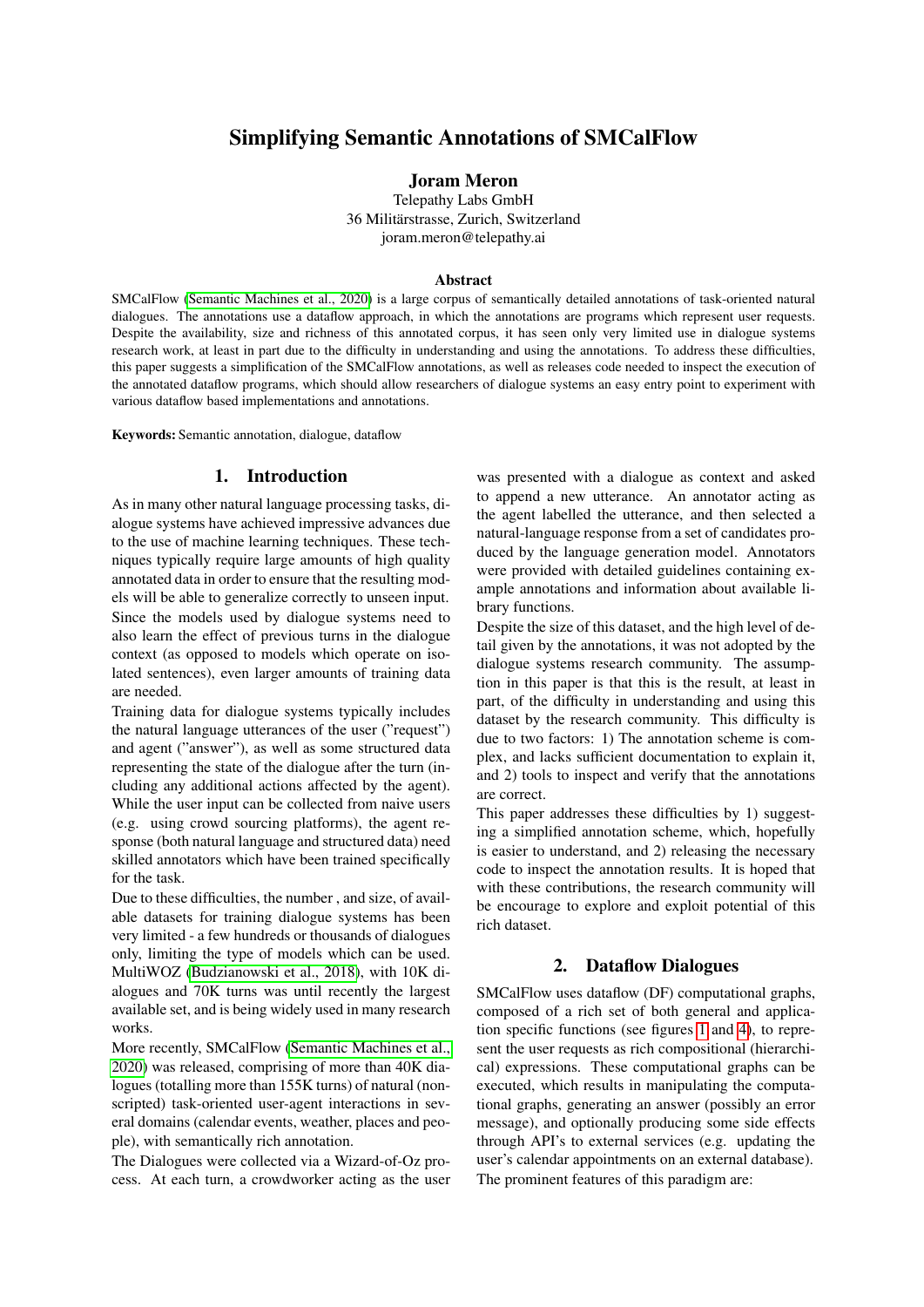- The dialogue history is represented as a set of graphs, where each computational graph typically represents one user turn.
- It has a *refer* operation to search over the current and previous computational graphs (as well as external resources) which allows easy look-up and re-use of graph nodes which occurred previously in the dialogue.
- It has a *revise* operation which allows modification and reuse of previous computations
- It has an exception mechanism which allows convenient interaction with the user (e.g. asking for missing information, and resuming the computation once the information is supplied).

These features correspond to essential phenomena in natural conversations (referring to previous turns, modifying previous requests, reacting to wrong information, etc.), which allows the system to effectively handle these kinds of user requests.

# 3. Simplifying SMCalFlow

In this work, a simplified annotation is presented, with the motivation to reduce the effort on the annotator/reader, without increasing the learning effort for the machine translation models used to convert the users' natural language requests to the target annotation format.

As described below, this simplification requires some additional logic to be implemented in the execution engine, as well as in the individual functions, but this additional logic is typically trivial.

The starting point of this work is SMCalFlow, with its original annotation style. Because of its size, and the limited resources available in this work, manual modification of individual annotations were not feasible. Instead, the modifications had to be done fully automatically, using a programmatic solution to do the conversion. The consequences of this decision are:

- The new annotations are still tied to the original ones, so some of the design decisions made by the original annotators are difficult to change (as opposed to the case where the new annotation would start from scratch).
- Specifically, any mistakes or anomalies in the original annotations are carried over to the simplified annotations.
- An automatic conversion mechanism had to be created and configured to convert the annotations correctly.

While DF is not inherently complicated, finding a good design is a challenging task. A novel aspect of this challenge is the need for the design to function correctly within the DF paradigm (e.g. use the *refer* and

*revise* operators). Indeed, one of the motivations of this work is the hope that the community can suggest interesting new designs, which can serve as templates for further applications.

## 3.1. Simplification Mechanism

The simplification was performed by implementing a set of tree transformation rules, which convert specified sub-trees of the original expressions into simplified sub-trees. The transformation code is part of the release, and can be used to replicate the work reported here.

The simplification is applied to the whole dataset, resulting in a simplified dataset, which can then be fed into the exact same machine translation training and evaluation pipeline used in the original paper.

For convenience, the simplified format uses Python style expressions (as opposed to the Lisp style Sexpressions in the original dataset), as this format is generally more familiar (the released system itself is written in Python).

### 3.2. Simplification Approach

The design principles for the simplifications were:

- 1. Retain only necessary information
- 2. Avoid explicit logical steps
- 3. Move logic from the annotation to the implementation of the individual functions
- 4. Group and reuse repeating sequences of functions
- 5. Relax strict type constraints
- 6. Reduce unnecessary compositions

Practically this means: Try to omit any information which can be *deterministically* inferred - keep only information which can not be inferred. Specifically, logical steps which can be inferred from context, are moved from the annotation into the implementation of the functions. For example:

- Explicit type casts which are clear from the context can be omitted.
- When needed information is missing in the user input, but can be inferred from the computation, the simplified annotation should leave the inference of the missing information to the function implementation.
- The simplified annotation tries to avoid fragments of the original annotation which serve only "formal" purposes, and instead tries to style the annotation to be closer to a more natural/comprehensible description of the user requests (and in general be closer to the surface form of the user request, as can be seen in the examples).

Below are examples of original vs. simplified annotations.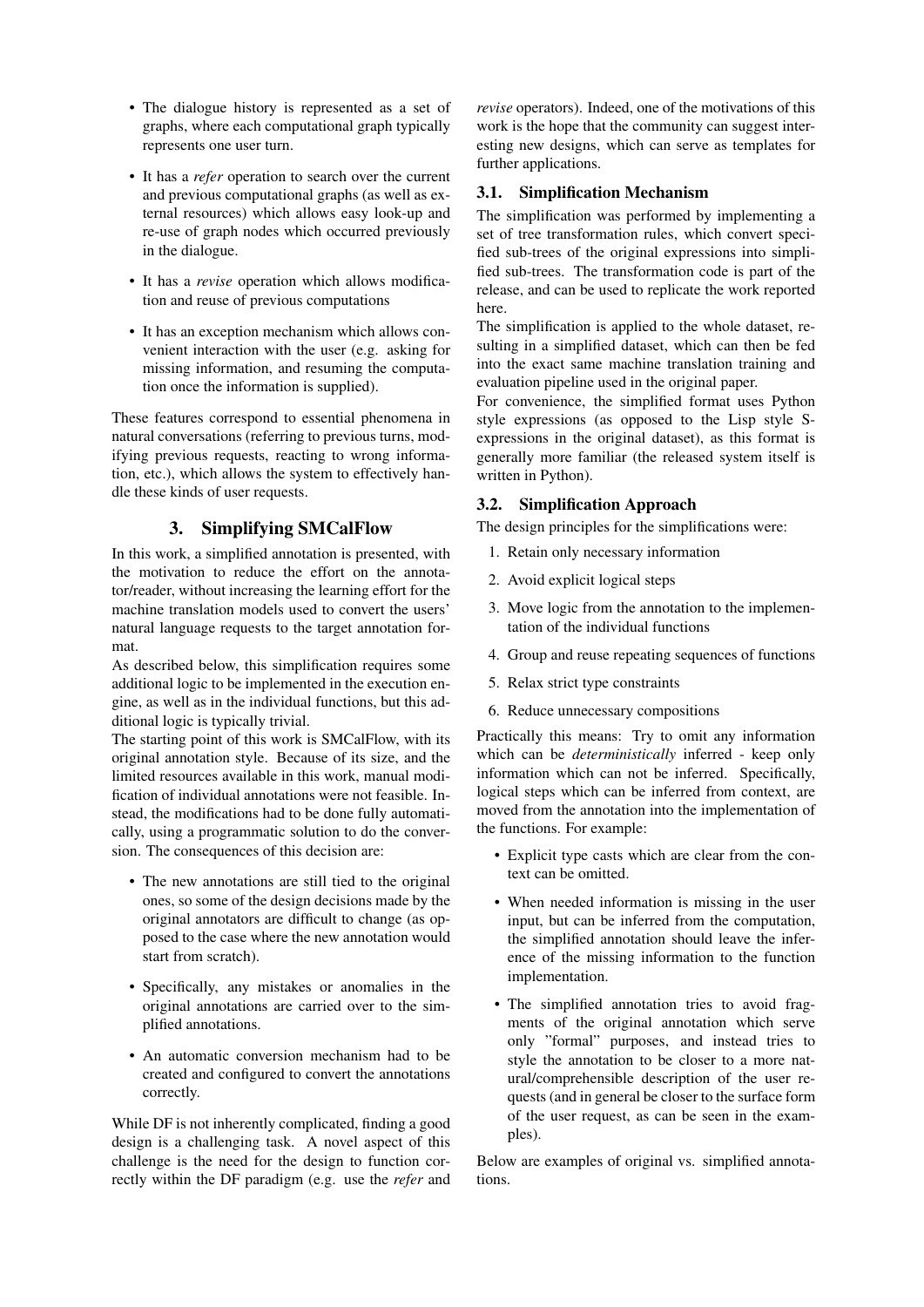

<span id="page-2-0"></span>Figure 1: Example 1 - original annotation

### 3.2.1. Example 1

The user's request is:

"Delete the meeting with John's supervisor tomorrow".

Figures [1](#page-2-0) and [2](#page-2-1) show the original and simplified annotations for this request. Figure [3](#page-2-2) show the annotations as computational graphs.

This example illustrates a few of the simplification ideas:

- Computational steps which always appear together are bundled into one step: *'DeletePreflightEventWrapper'* and *'DeleteCommitEventWrapper'* correspond to two sub steps of the act of deleting an event. Here, they are simplify by combining them into one step *'DeleteEvent'*.
- Relax strict type constraints in the annotation. In the original annotation, *'DeletePreflightEventWrapper'* can accept only an integer input (representing the unique id of the event to be deleted). In the simplified version, the implementation of the *'DeletePreflightEventWrapper'* can handle additional types of input, by calling the necessary type conversion, i.e.: if the input is an *'Event'* type, then extract its *'Event.id'* value, and if the input is a set of events, then additionally invoke a call to the *'singleton'* function.
- Avoid explicit logical steps. In the original annotation, the process of searching for a person is an explicit part of the annotation (see the input to the *'FindManager'* function). In the simplified annotation, this logic is added to the implementation of *'FindManager'* , so the annotation can be simply *'FindManager(John)*.
- Avoid unnecessary compositions and annotations which serve only "formal" purpose. In the original annotation, *'RecipientWithNameLike'* implements a compositional pattern, where one of the inputs is an empty constraint, which is dropped in the simplified annotation (in this case, the whole surrounding block is also removed).

```
DeleteEvent(
    AND(
       starts_at(<br>Tomorrow())
Tomorrow()),<br>with attendee (
with_attendee(<br>FindManager
             FindManager(#John))))
```
<span id="page-2-1"></span>



<span id="page-2-2"></span>Figure 3: Example 1 - original and simplified annotations shown as graphs

## 3.2.2. Example 2

The user's request is:

"I want John, Emily, John's supervisor and Bob to attend". Figures [4](#page-3-0) and [5](#page-3-1) show the original and simplified annotations for this request.

This example illustrates some simplification ideas:

- Simplification of the assignment construct, avoiding unnecessary assignments (which are used only once) - in this example, variable *x1* is used only once, so it is substituted directly into the main expression.
- Reducing the use of compositions, in favour of flatter expressions. In this example, instead of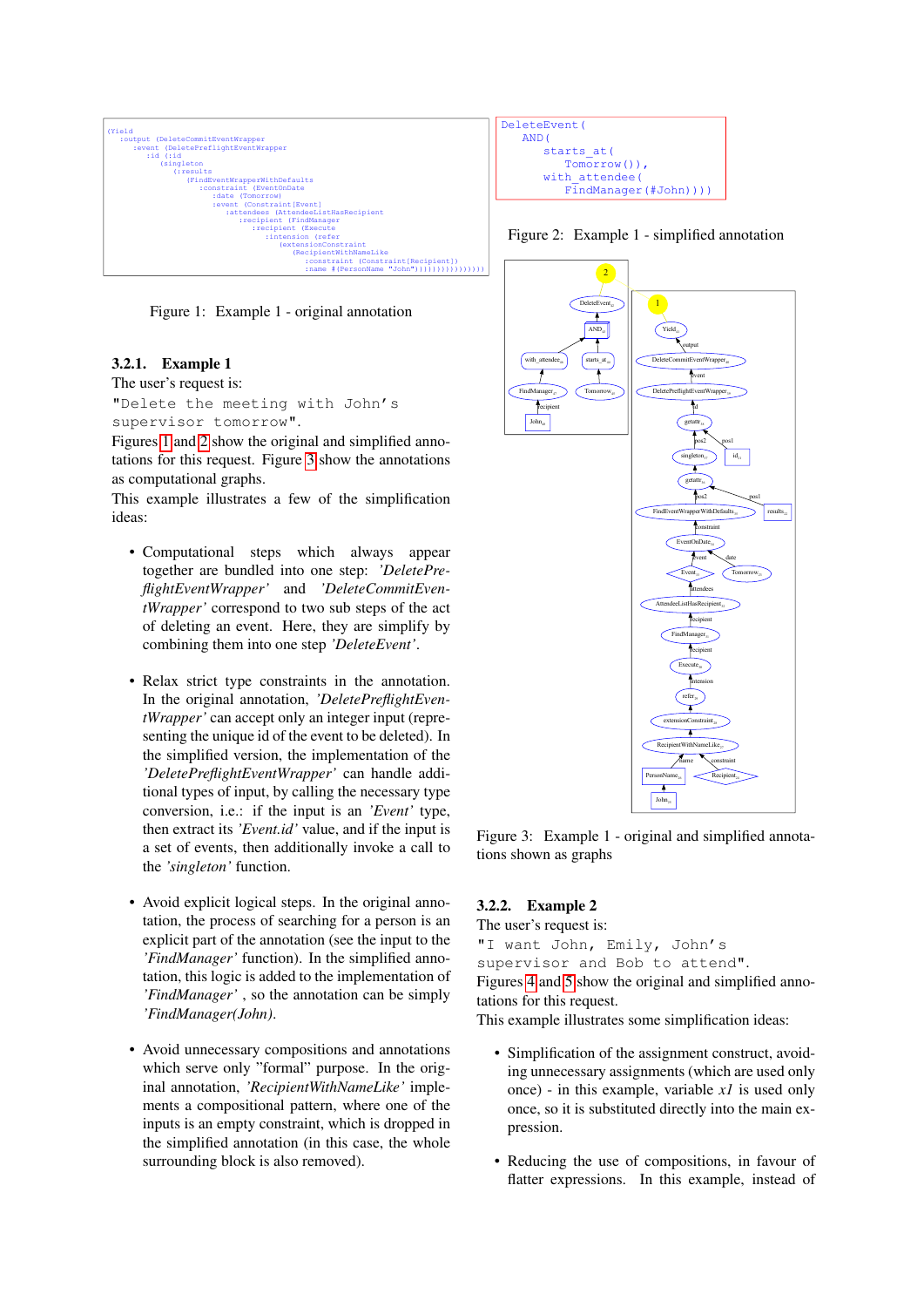| (let                                                                  |
|-----------------------------------------------------------------------|
| (x <sub>0</sub> )                                                     |
| (Execute                                                              |
| :intension (refer                                                     |
| <i>(extensionConstraint</i>                                           |
| (RecipientWithNameLike                                                |
| :constraint (Constraint[Recipient])                                   |
| :name #(PersonName "John"))))))                                       |
| (Yield                                                                |
| :output (Execute                                                      |
| :intension (ReviseConstraint                                          |
| :rootLocation (roleConstraint #(Path "output"))                       |
| :oldLocation (Constraint[Constraint[Event]])                          |
| :new (Constraint[Event]                                               |
| :attendees (andConstraint                                             |
| (andConstraint                                                        |
| (andConstraint                                                        |
| (AttendeeListHasRecipient                                             |
| :recipient x0)                                                        |
| (AttendeeListHasRecipient                                             |
| :recipient (Execute                                                   |
| :intension (refer<br>(extensionConstraint                             |
|                                                                       |
| (RecipientWithNameLike<br>:constraint (Constraint [Recipient])        |
|                                                                       |
| :name # (PersonName "Emily") ) ) ) ) ) )<br>(AttendeeListHasRecipient |
| :recipient (FindManager                                               |
| :recipient x0)))                                                      |
| (AttendeeListHasRecipient                                             |
| : recipient (Execute                                                  |
| :intension (refer                                                     |
| (extensionConstraint                                                  |
| (RecipientWithNameLike                                                |
| :constraint (Constraint[Recipient])                                   |
| : name $# (PersonName "Bob"))))))))))))$                              |
|                                                                       |

<span id="page-3-0"></span>Figure 4: Example 2 - original annotation



<span id="page-3-1"></span>Figure 5: Example 2 - simplified annotation

chaining constraints using *'andConstraint'*, the simplified annotation uses a flat *'AND'* construct.

#### 3.3. Executing Simplified Annotations

At execution time, an additional step transforms the simplified annotation to a fully executable expression. This is done, again, by implementing tree transformation rules (for each function), which can add deterministically inferable missing information/steps (e.g. casting input to the right type, or performing other conversions/functions based on input type).

This step could be viewed, in principle, as the inverse of the dataset simplification step, but in practice the run-time transformation of the simplified annotation is often quite different from the original annotation, due to different design decisions and function implementations.

Figure [6](#page-4-2) shows the result of transformation and execution of the simplified annotation for example dialogue 1 above. The transformed graph is clearly different from the original annotation's graph.

|                                     | Program Length |  |  |
|-------------------------------------|----------------|--|--|
| <b>Original Annotation</b>          | (11, 37, 58)   |  |  |
| Simplified Annotation $(2, 11, 20)$ |                |  |  |

<span id="page-3-2"></span>Table 1: Program length of the two annotation styles. Length is measured as number of seq2seq target tokens, when translating user request to annotation. Showing (.25, .50, .75) quantiles over the entire dataset.

|            | 1k             | 3k             | 10k            | 33k  |
|------------|----------------|----------------|----------------|------|
| Original   | $30.2 \pm 3.6$ | $41.8 \pm 7.9$ | $55.7 \pm 7.0$ | 72.8 |
| Simplified | $35.9 \pm 4.2$ | $47.7 \pm 7.0$ | $62.1 \pm 1.9$ | 73.8 |

<span id="page-3-3"></span>Table 2: Translation accuracy (exact match) as function of training data size, showing average and std. (in percent) over 7 randomly selected samples per size.

## 3.4. Simplification Results

Since the original code to execute SMCalFlow was not released (and documentation not supplied), it is impossible to verify that the suggested simplifications implement/execute the exact same logic (in fact this was one of the motivations for this paper). It can only be left to the readers to inspect the simplified annotations and the code and draw their own conclusions.

Qualitative evaluation confirmed correct execution of a sample of expressions, but further work is needed to obtain more significant quantitative evaluation.

Table [1](#page-3-2) shows the results of a comparison of the annotation lengths of the original and simplified annotations, confirming that the simplification does make the annotation significantly shorter.

The example annotations shown above should show that the simplified annotations are not just significantly shorter, but are also significantly simpler to understand, which should reduce annotation efforts when creating new training data.

Table [2](#page-3-3) shows that the simplification did not reduce (and maybe increased) the accuracy of machine translation of natural language user requests to dataflow expressions. Refinement of the simplification rules may result in further improvements.

# 4. Further Work

The work presented in this paper is still in progress, trying to improve the simplified annotation format and the automatic simplification.

Accordingly, the implementation of the executable functions will continue to evolve, to be able to correctly execute modified annotation formats.

While the automatic simplification covers all of the dataset, the implementation of functions has concentrated mostly (but not exclusively) on turns dealing with the calendar domain (which is the most complex domain in this dataset).